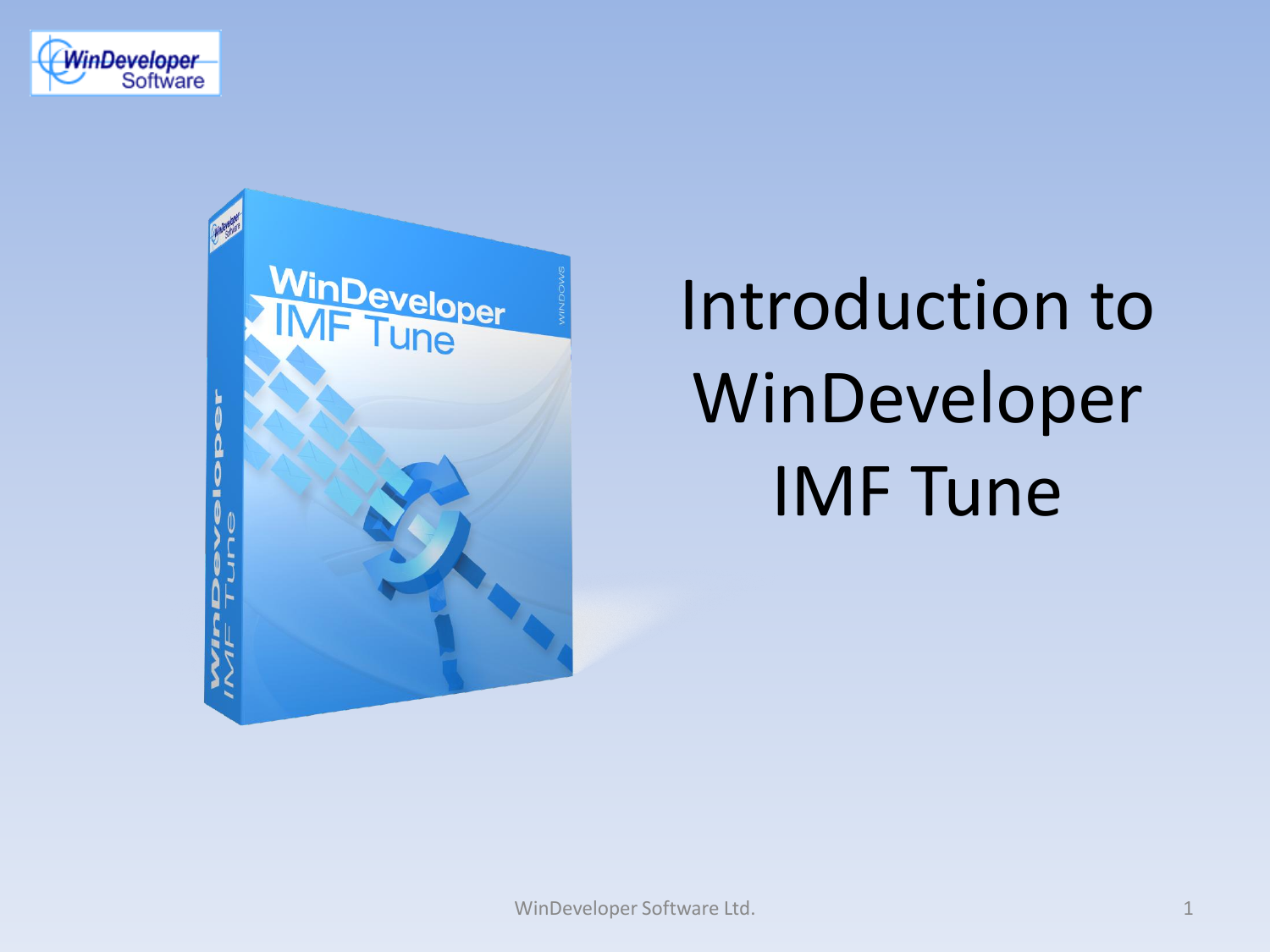#### What is IMF Tune?



Anti-spam product building on top of the Exchange 2003, 2007, 2010 built-in Intelligent Message Filter (IMF)/Content Filter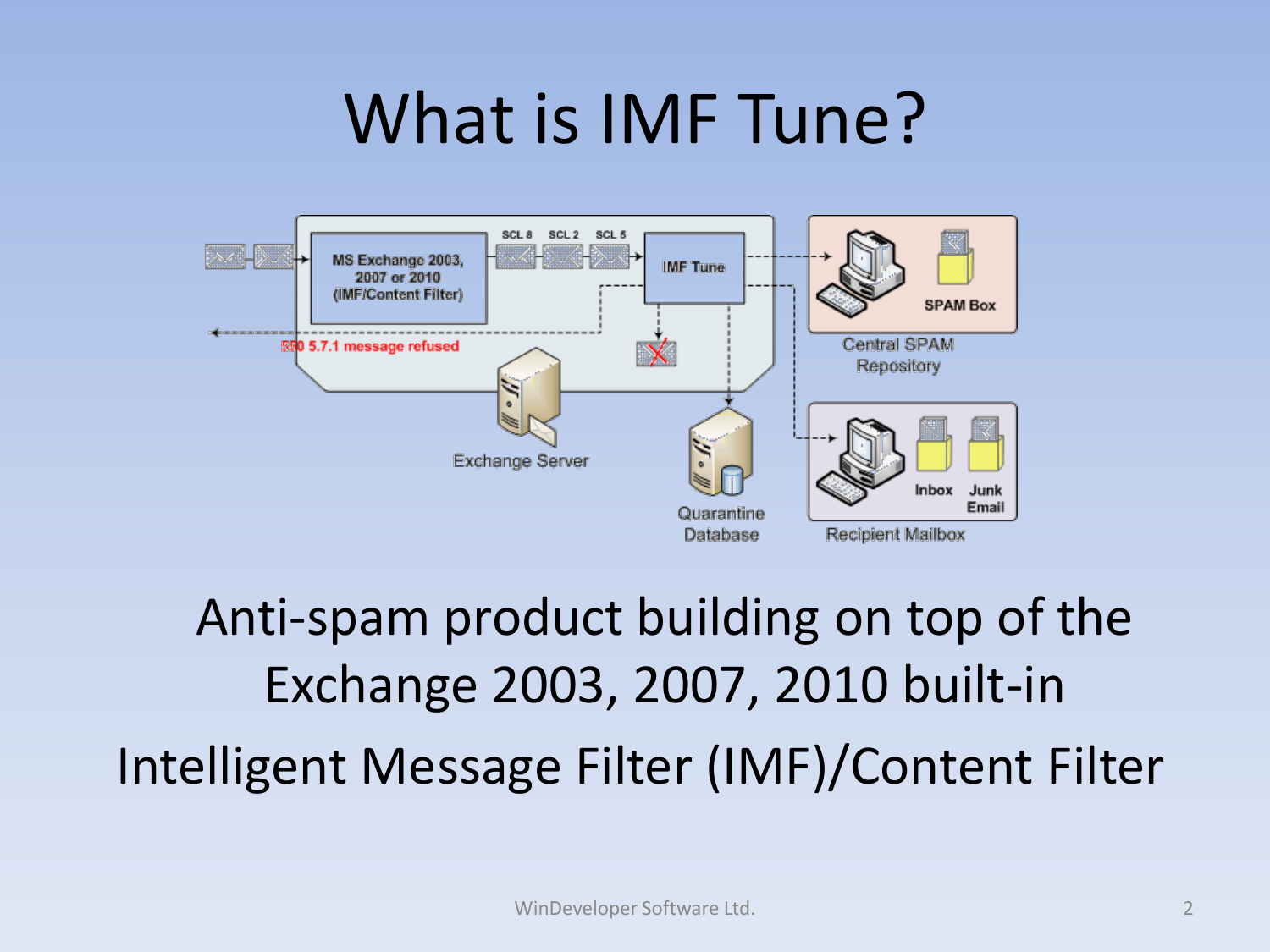# Quick Look at Exchange 2007/2010 Content Filter...

- Content Filter and IMF Tune must be run on Edge or Hub Transport Server
- Content Filter assigns initial SCL, IMF Tune updates this rating
- Content Filter Delete, Reject and Quarantine actions should be kept disabled. Perform gateway blocking at IMF Tune

| <b>Content Filtering Properties</b>                                                                                                            | $\vert x \vert$ |
|------------------------------------------------------------------------------------------------------------------------------------------------|-----------------|
| General   Custom Words   Exceptions   Action                                                                                                   |                 |
| The content filter acts on messages according to their spam confidence level<br>(SCL) rating and the following SCL thresholds that you define: |                 |
| 19<br>Delete messages that have a SCL rating greater than or equal to:                                                                         |                 |
| Reject messages that have a SCL rating greater than or equal to:                                                                               |                 |
| п<br>Quarantine messages that have a SCL rating greater than or equal<br>19<br>to:                                                             |                 |
| Quarantine mailbox e-mail address:                                                                                                             |                 |
| The Content Filter stamps the messages that it inspects with a SCL property, a<br>value between 0 and 9.                                       |                 |
| A message with a SCL rating of 9 is likely to be spam.                                                                                         |                 |
| A message with a SCL rating of 0 is not likely to be spam.                                                                                     |                 |
|                                                                                                                                                |                 |
|                                                                                                                                                |                 |
|                                                                                                                                                |                 |
|                                                                                                                                                |                 |
|                                                                                                                                                |                 |
|                                                                                                                                                |                 |
|                                                                                                                                                |                 |
| $\overline{\mathsf{OK}}$<br>Cancel<br>Help<br>Apply                                                                                            |                 |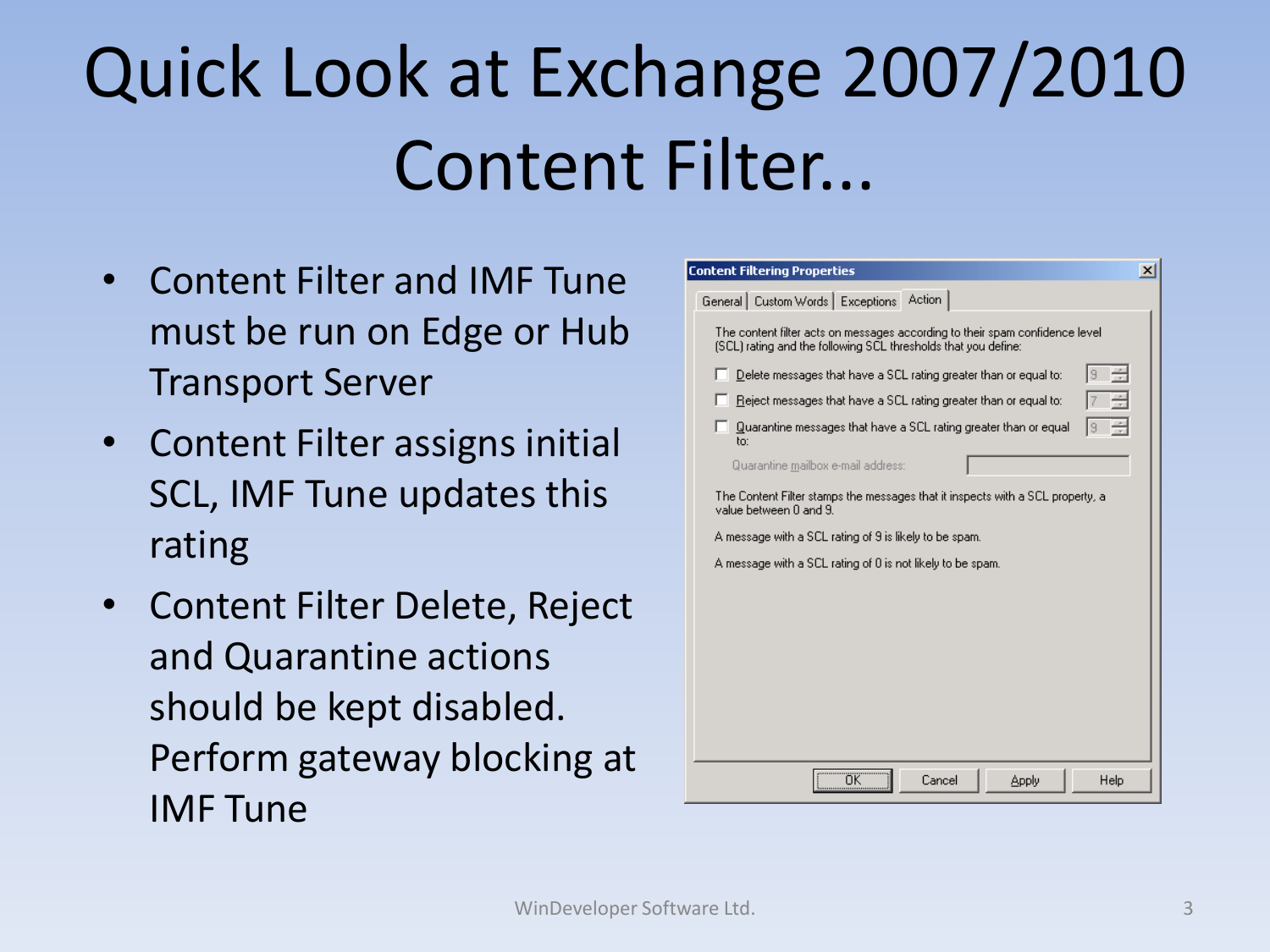#### ...and Exchange 2003 IMF

- IMF is included with Exchange 2003 SP2.
- IMF assigns the initial SCL. IMF Tune updates this rating.
- Keep IMF gateway blocking to No Action. Perform gateway blocking at IMF Tune.

| <b>Message Delivery Properties</b><br>$ ?  \times$                                                                                                                                                                                       |
|------------------------------------------------------------------------------------------------------------------------------------------------------------------------------------------------------------------------------------------|
| General<br>Defaults<br>Sender Filtering<br>Connection Filtering<br>Intelligent Message Filtering   <br>Recipient Filtering   Details<br>Sender ID Filtering                                                                              |
| Configure spam confidence level (SCL) thresholds. Selecting a lower<br>number for the SCL rating blocks more messages that could be unsolicited<br>commercial e-mail (UCE), but it also increases the likelihood of false.<br>positives. |
| Gateway Blocking Configuration:                                                                                                                                                                                                          |
| Set the threshold for blocking UCE on gateway servers.                                                                                                                                                                                   |
| Block messages with an SCL rating greater than or<br>7<br>equal to:                                                                                                                                                                      |
| No Action<br>When blocking messages:                                                                                                                                                                                                     |
| Store Junk E-mail Configuration:                                                                                                                                                                                                         |
| Set the threshold for moving UCE to a user's Junk E-mail folder.                                                                                                                                                                         |
| Move messages with an SCL rating greater than or<br>5<br>equal to:                                                                                                                                                                       |
| Cancel<br>Help<br>Apply                                                                                                                                                                                                                  |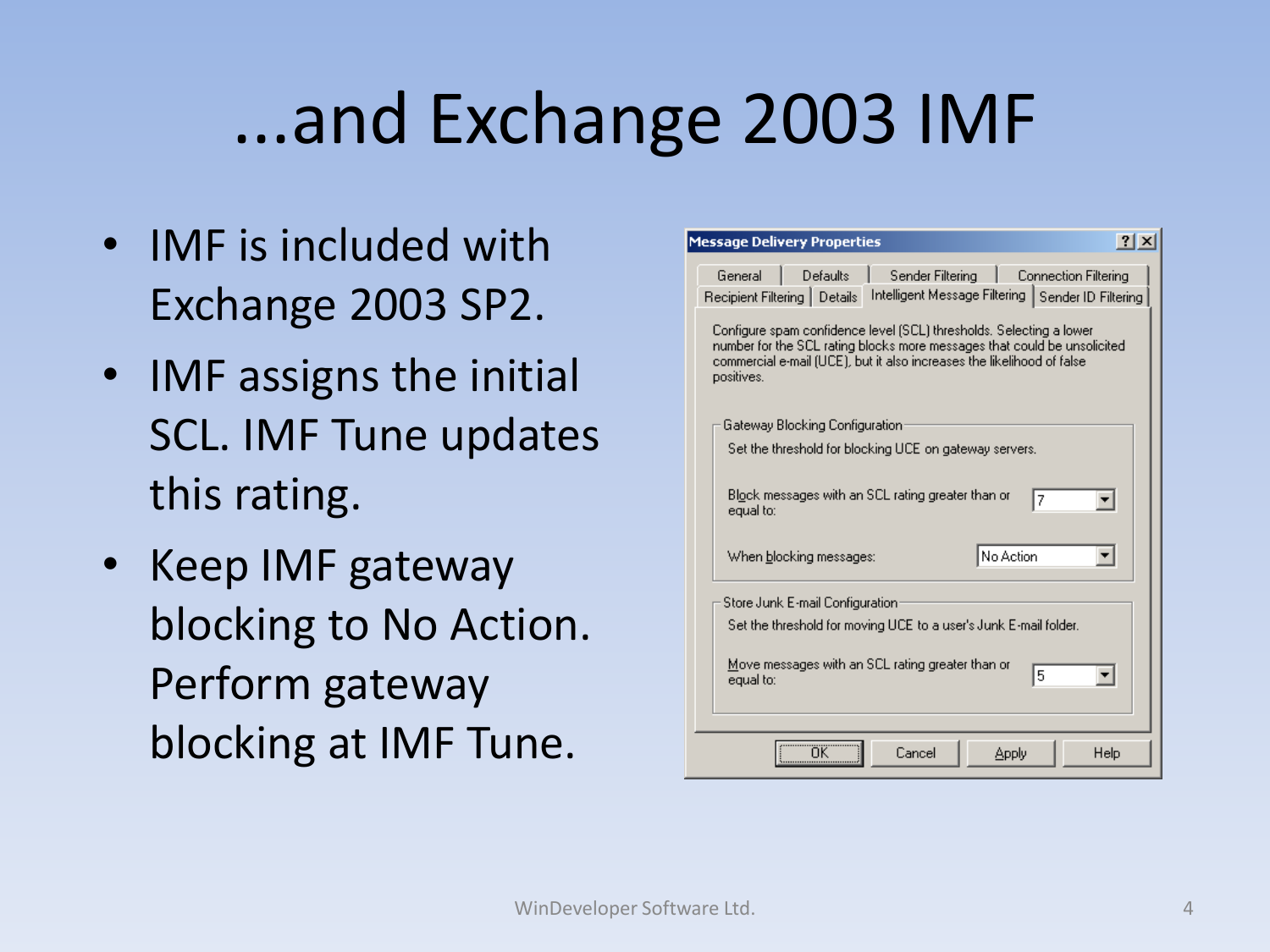### IMF Tune Functionality

- Multiple Threshold Actions
- Email Disk Archive & Quarantine
- CSV Log Reporting
- Auto-Replies
- Various Whitelists, Blacklists
- Simple, Advanced and External SCL Rules
- HTML Keyword Reporting
- Disk Maintenance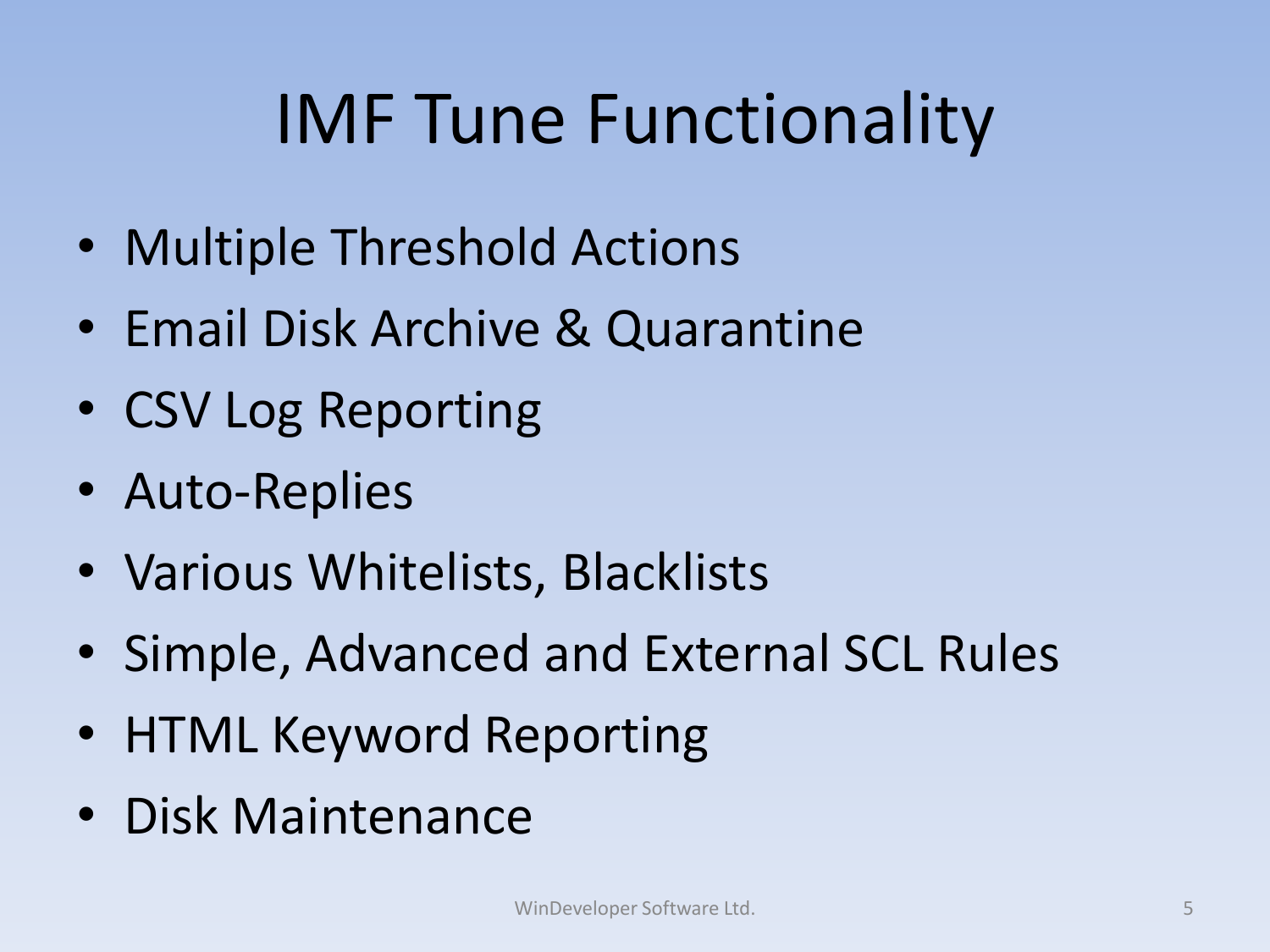## Multiple Threshold Actions

Setup any number of threshold actions to identify how emails are to be handled.

Threshold range includes SCL 0 to 9, Whitelisted, Blacklisted and Unprocessed levels.

Actions:

- •Accept & move to Junk
- •Reroute to Central Mailbox
- •Delete
- •Reject

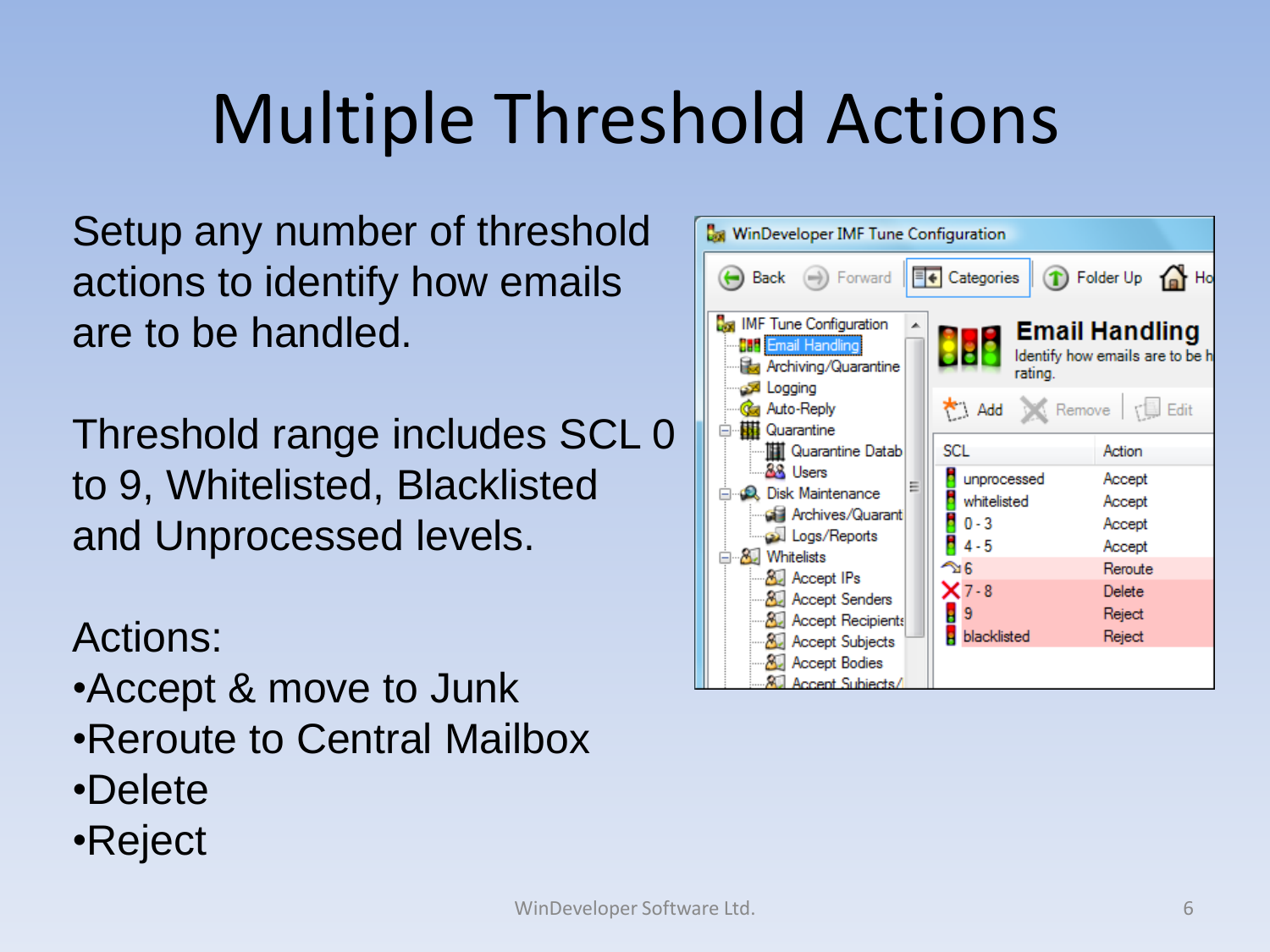# Multiple Threshold Actions (contd.)

A selection of additional email modifications:

- $\checkmark$  Insertion of SCL in Subject/X-SCL header
- Attachment Stripping
- $\checkmark$  Insertion of Email information in Custom Headers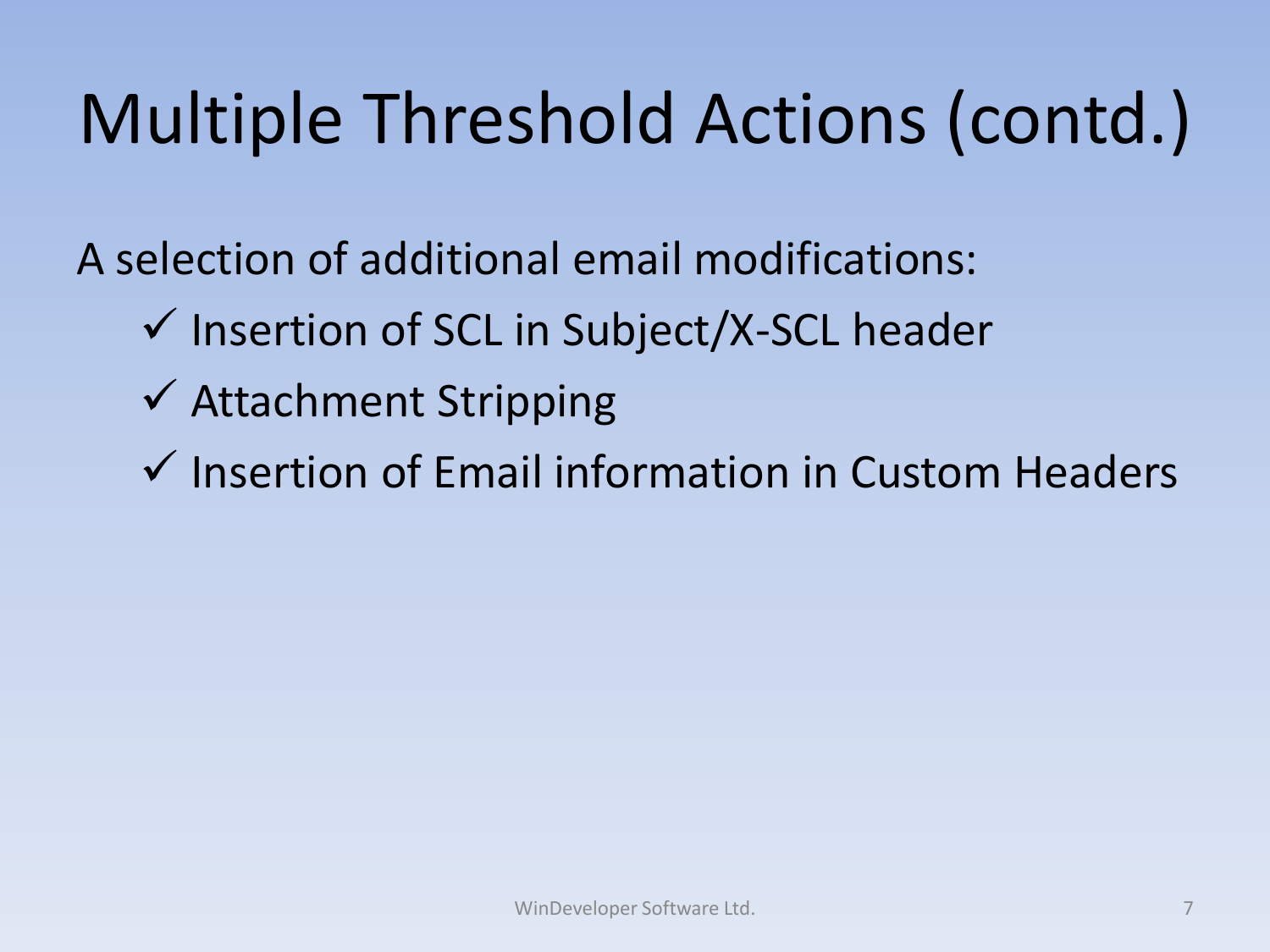### Disk Archiving & Quarantine

- No matter how emails are handled a copy can be saved to the Archive
- Even Rejected Emails may be Archived!
- Quarantine publishes emails through an IIS Web Application
- Review/Resubmit quarantines from browser
- Only Archived emails may be published at the Quarantine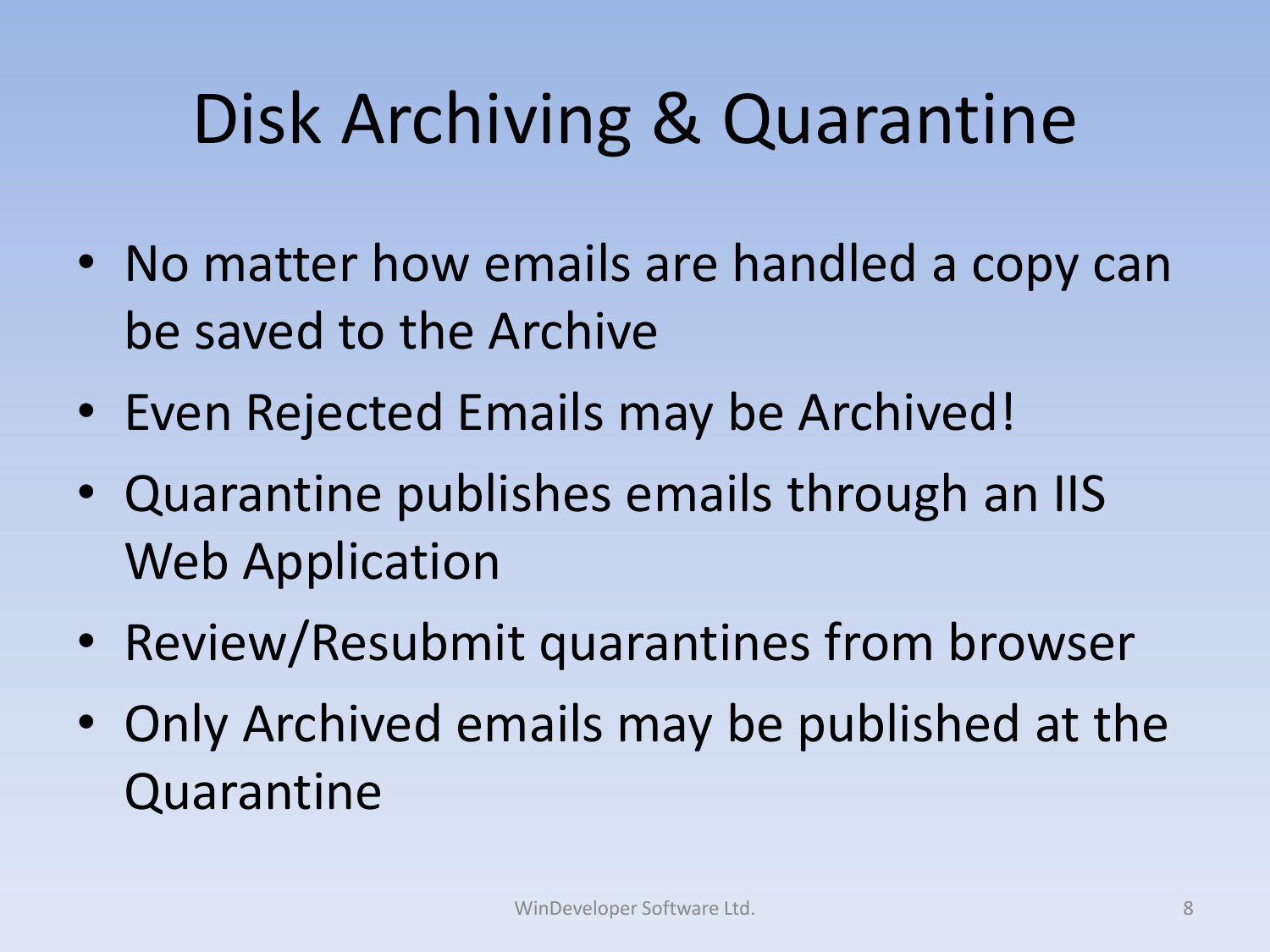# CSV Log Reporting

- Record key information on processed emails including email addresses, subject, IP, SCL and applied action
- Standard CSV format for easy import to MS Excel and MS Access
- Break logs by date, file size and SCL ranges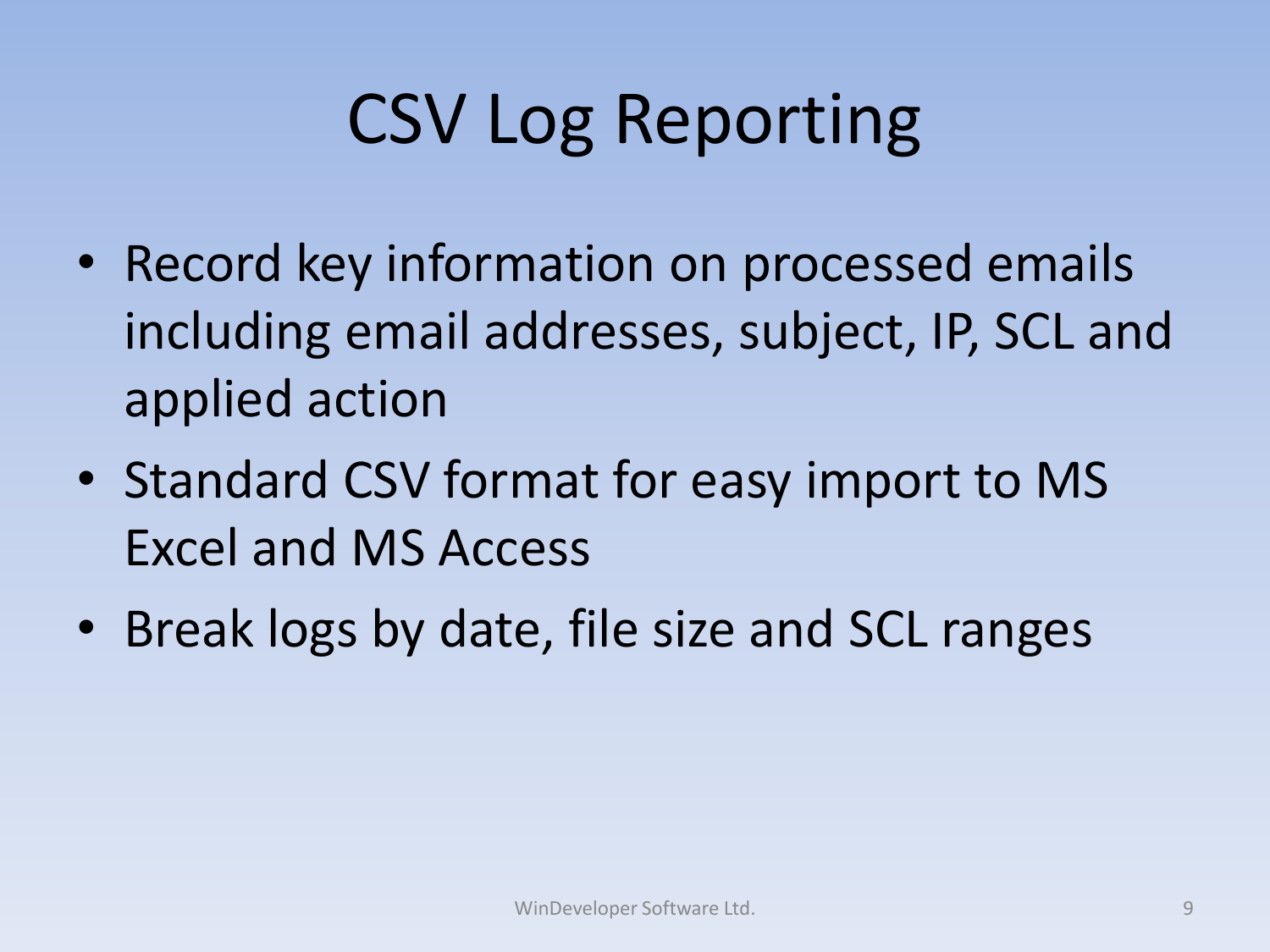### White/Black Lists

- White/Black lists for IP, Sender, Recipient, Subject, Body and Attachments
- Language (character set) blacklist
- Sender and Recipient lists support the \* wildcard: [\\*@windeveloper.com,](mailto:*@windeveloper.com) [\\*@\\*.ru](mailto:*@*.ru)
- Subject and Body lists support AND, OR, NOT operators and double quotes
- Match attachments by name or extension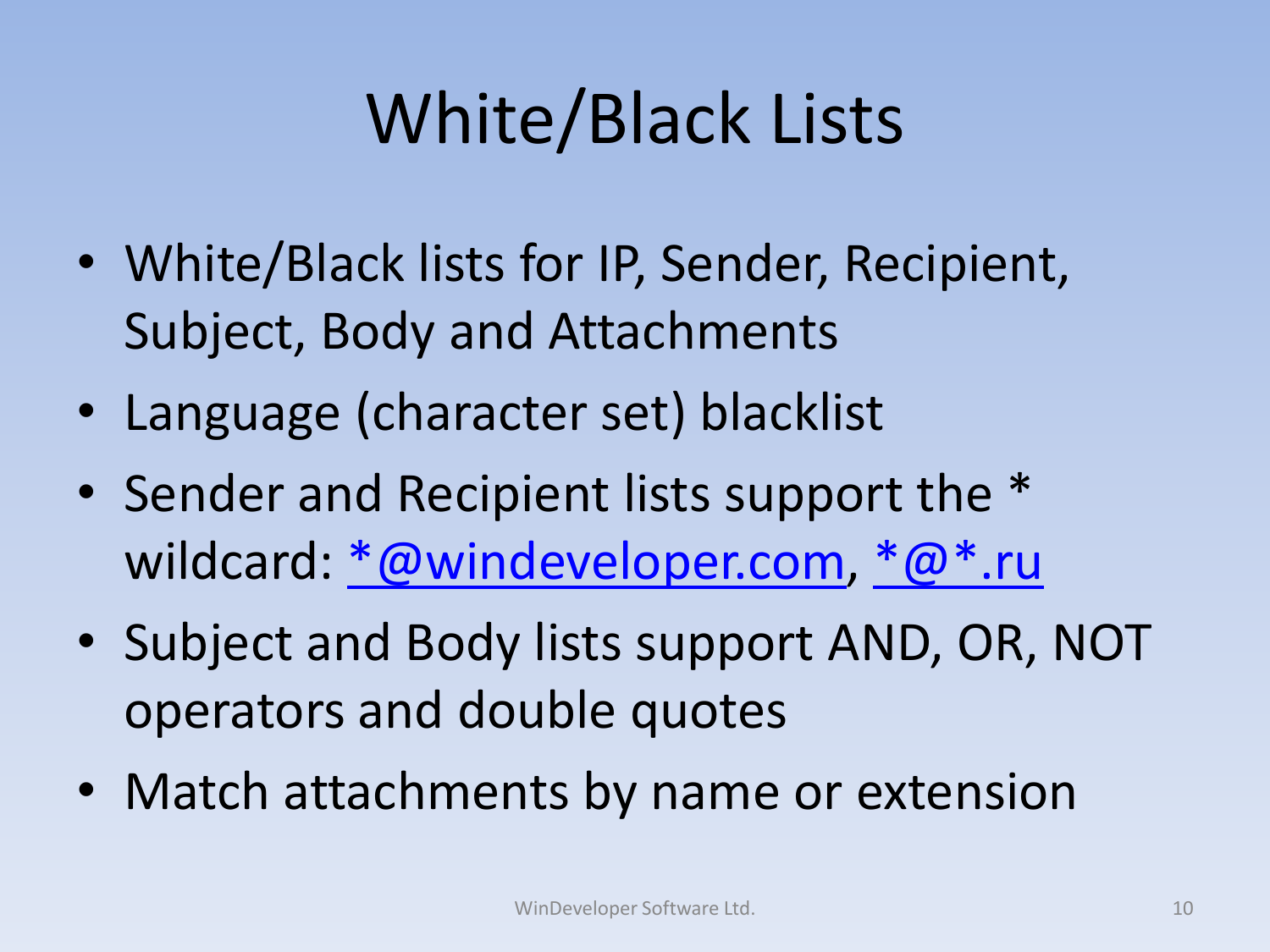## Filtering Rules

- Test all kind of email characteristics to selectively identify spam and legitimate emails
- Three Rule types: Simple, Advanced and External
- Rule Actions: Whitelist, Blacklist, Set SCL to any value, Increment/Decrement current SCL rating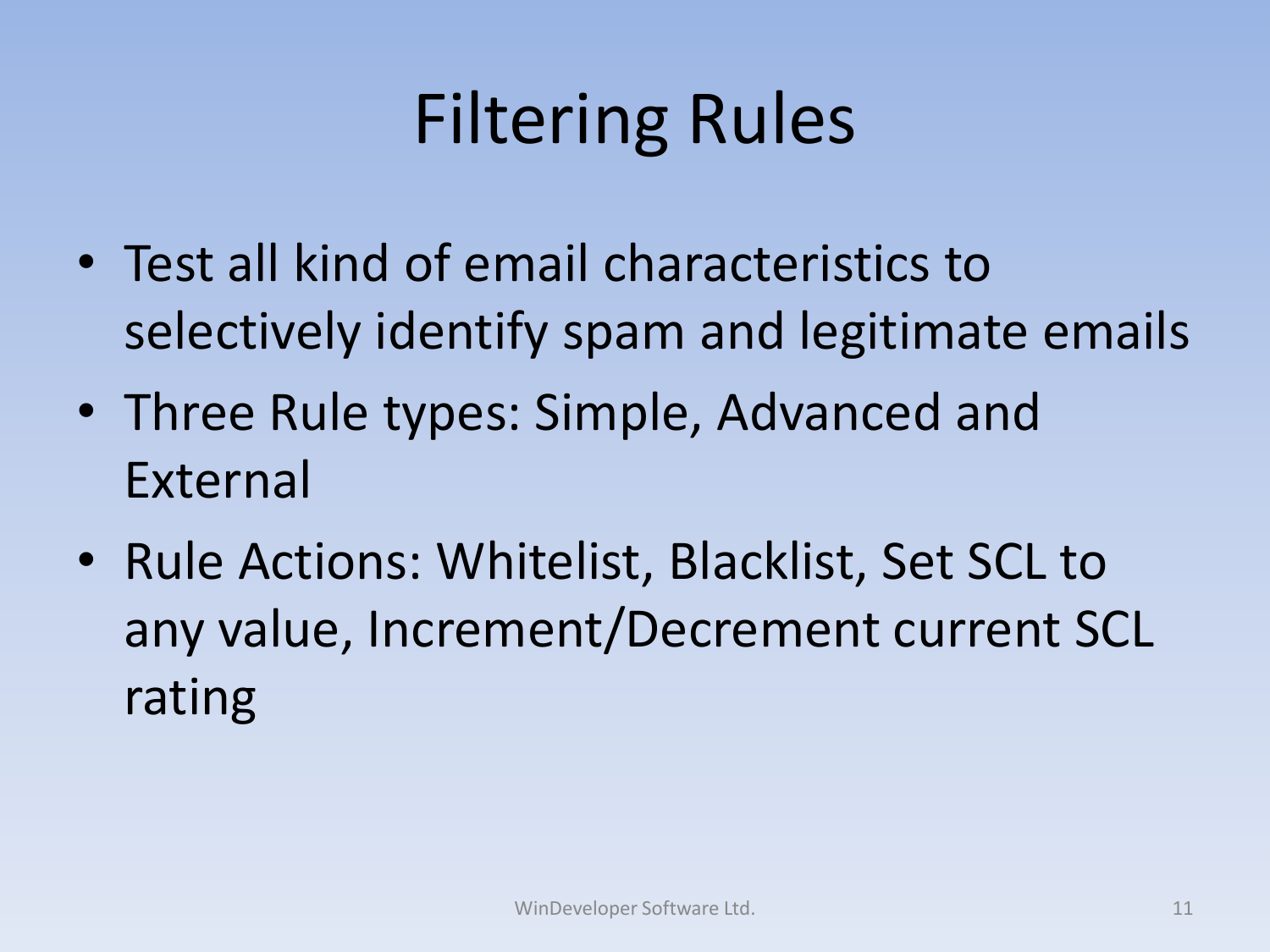#### Simple Rules

- Composed of a condition/action pair
- Test conditions against standard/custom headers, IPs, sender/recipient addresses, bodies and attachments
- Four possible matching operations:
	- $\checkmark$  Header value prefix
	- $\checkmark$  Header exact value
	- $\checkmark$  Keywords within header
	- $\checkmark$ Empty/Missing Headers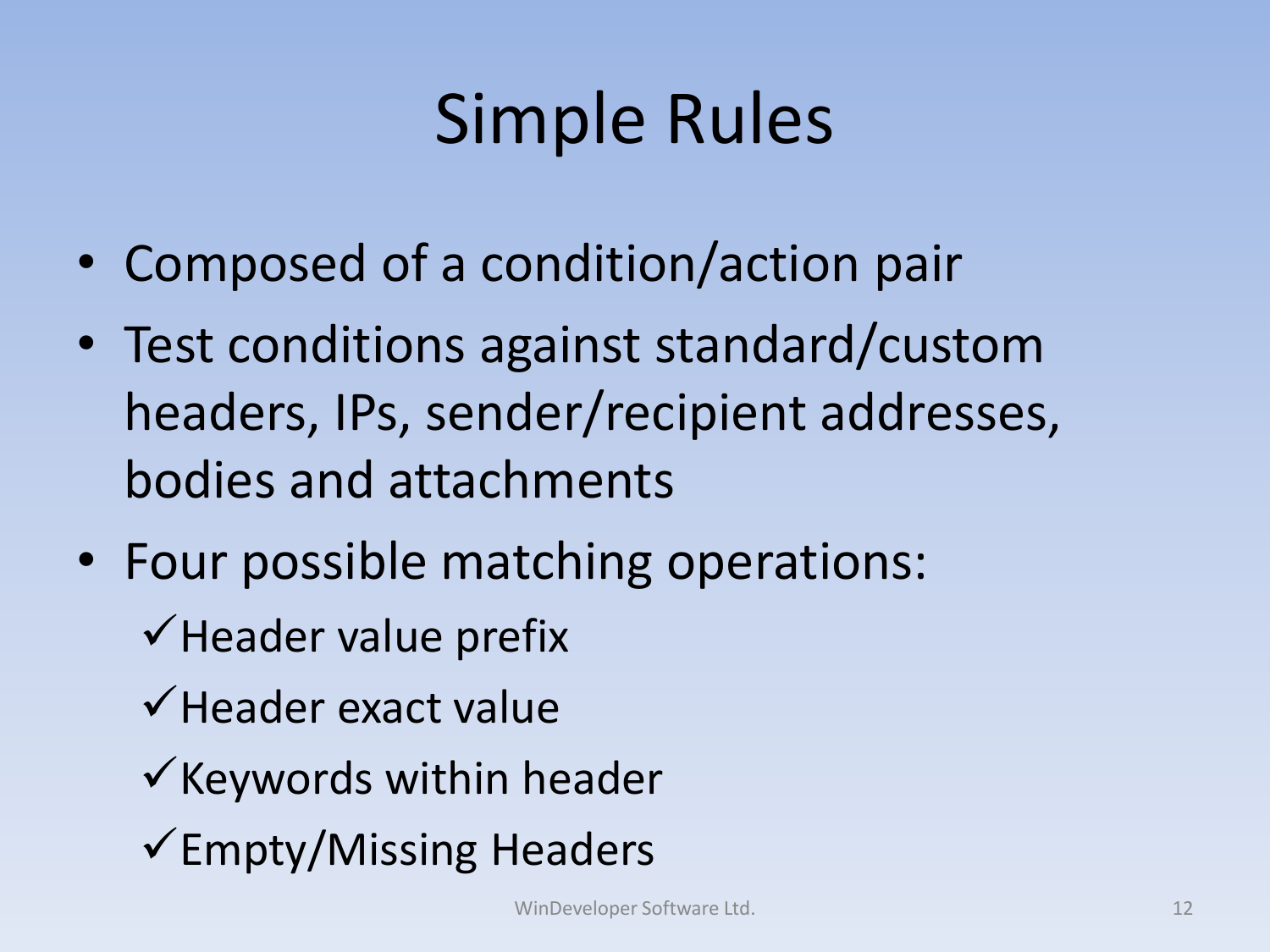#### External Rules

- Same as Simple Rules, but the values to be matched are retrieved from an external file
- Great for integrating external white/black lists
- Using shared drives, the file can be read by multiple IMF Tune installations
- Possibility to integrate external sources of information (a script reading addresses from Active Directory)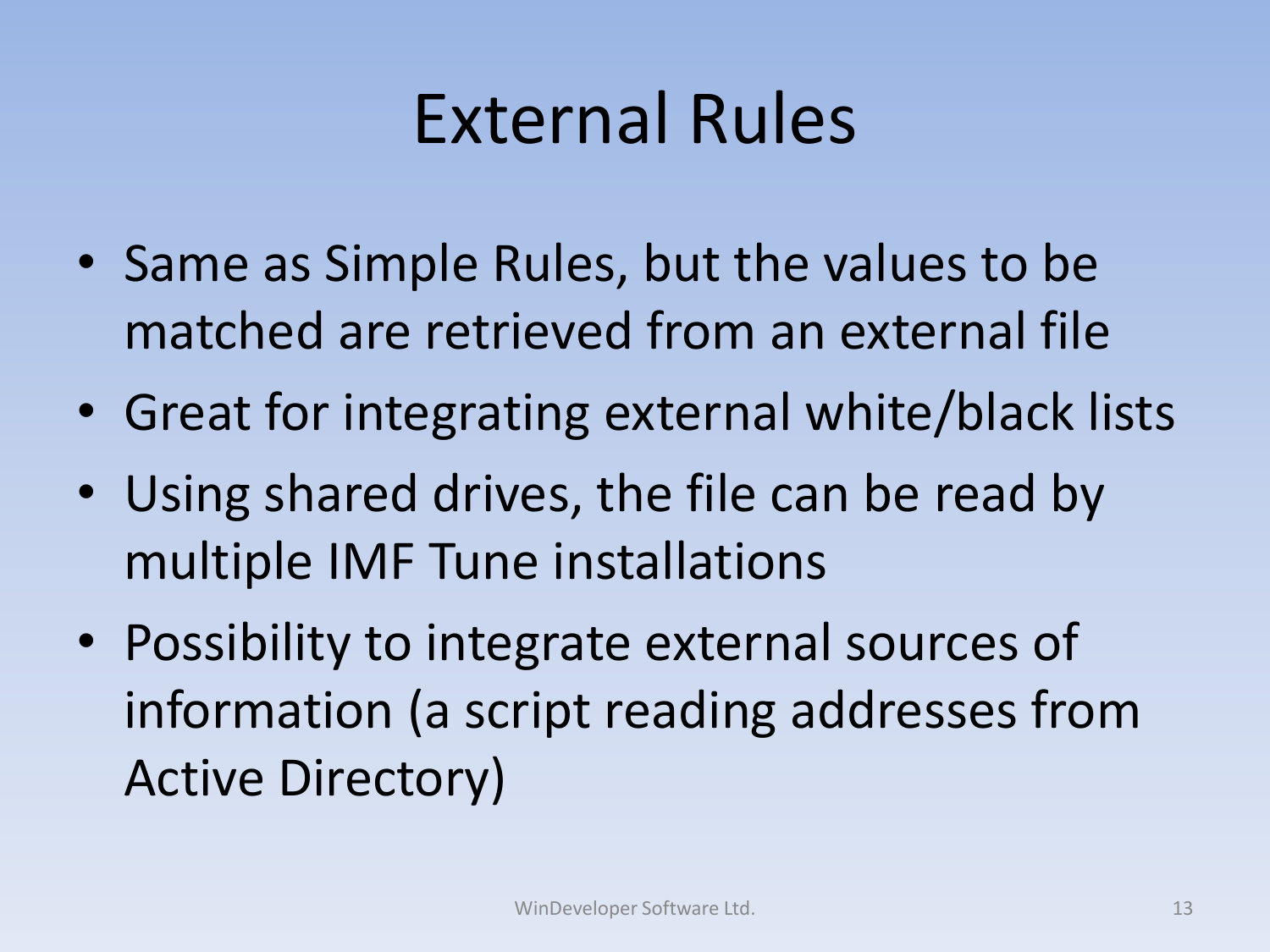#### Advanced Rules

- Combine a number of conditions and exceptions into one rule
- Each condition/exception tests one piece of information (header, email addresses, etc.)
- All Conditions MUST match, but Exceptions MUST NOT match for the Action to be applied
- Possibility to test email properties not available in IMF Tune from anywhere else.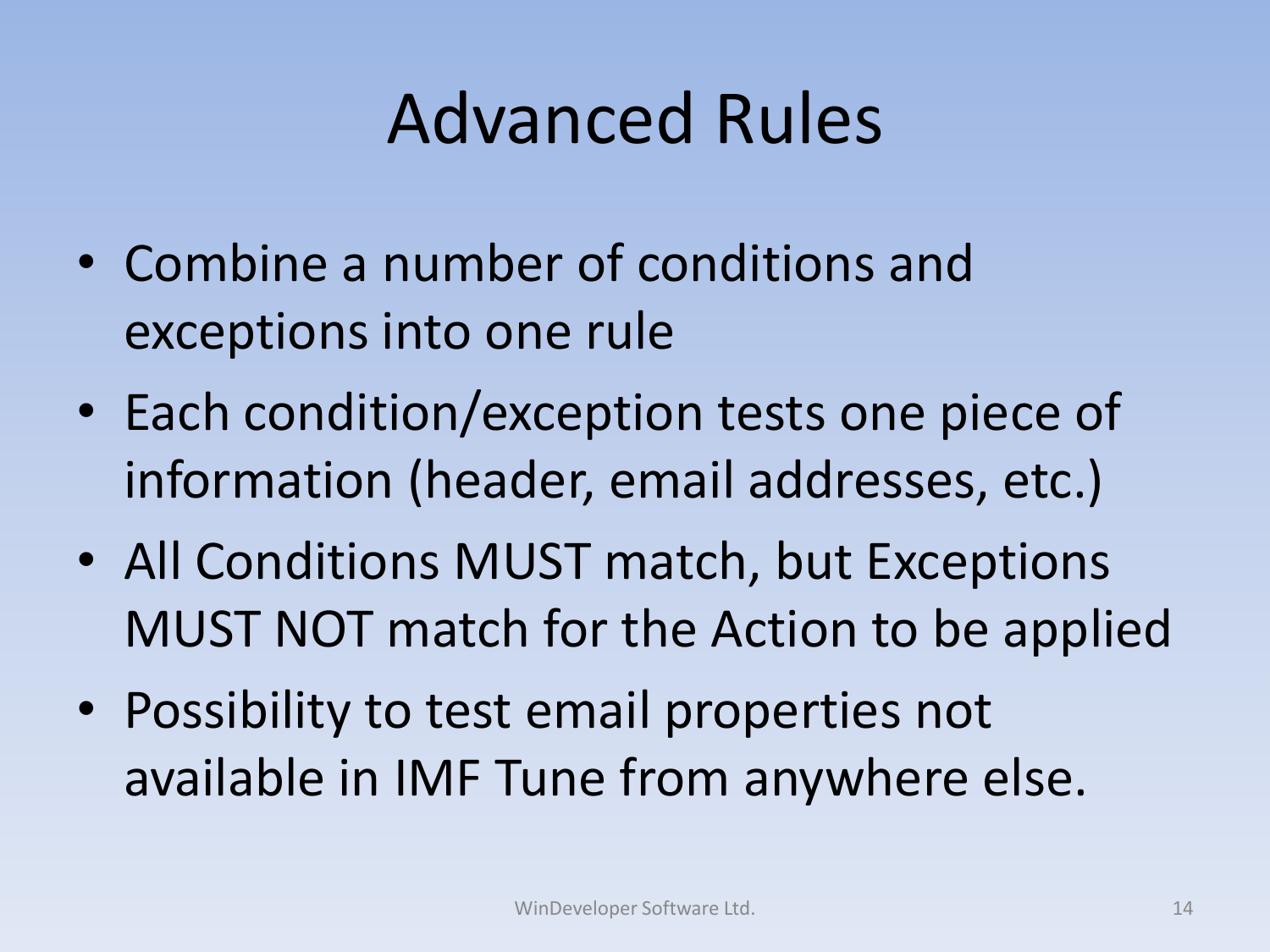# Advanced Rules (Condition Types)

- Filter foreign spam by character set
- Block empty bodied PDF/Image spam
- Filter emails by attachment name, extension or MIME content type
- Filter SMTP protocol data: IP, EHLO, MAIL FROM, RCPT TO
- Match Custom Headers to integrate other spam filters into Exchange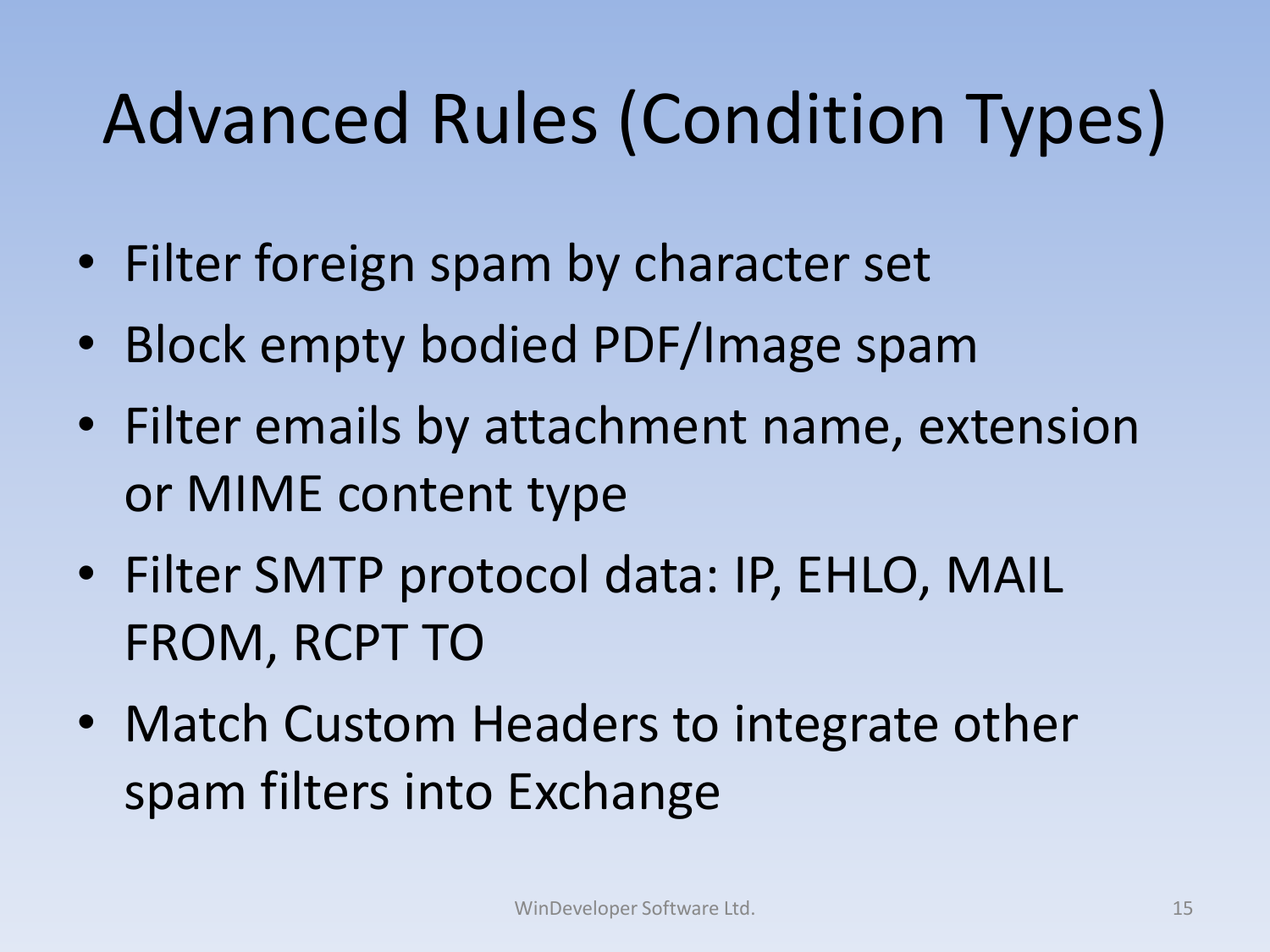### HTML Keyword Reporting

- See exactly how emails are matching whitelists, blacklists and Rules
- Report shows what is configured at IMF Tune and how this matched an email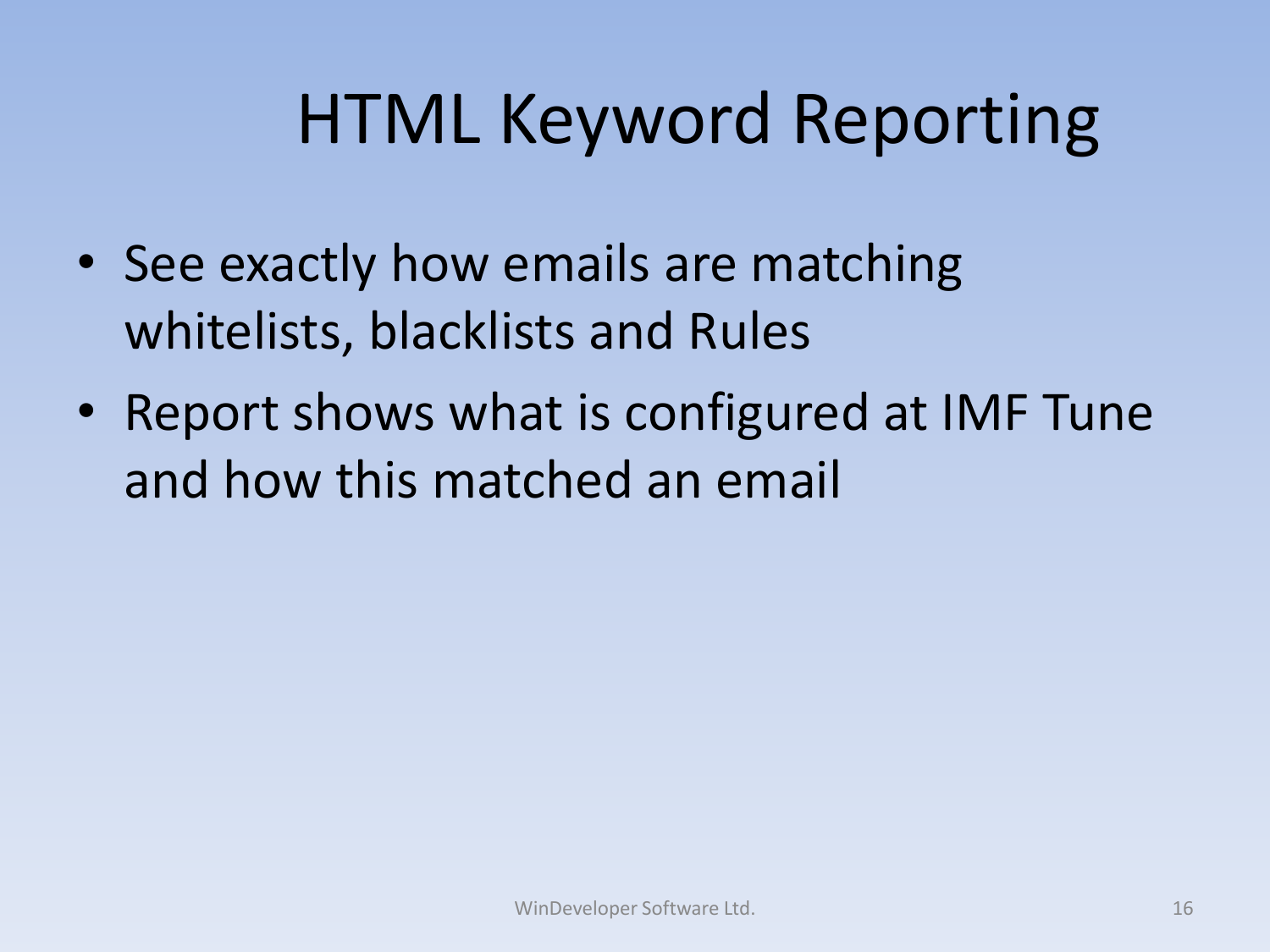#### Disk Maintenance

- A process that controls disk consumption
- Schedule for the compression and backup of Archived Emails, Quarantine, CSV logs and HTML Keyword Reports
- Automatic deletion of old Backups